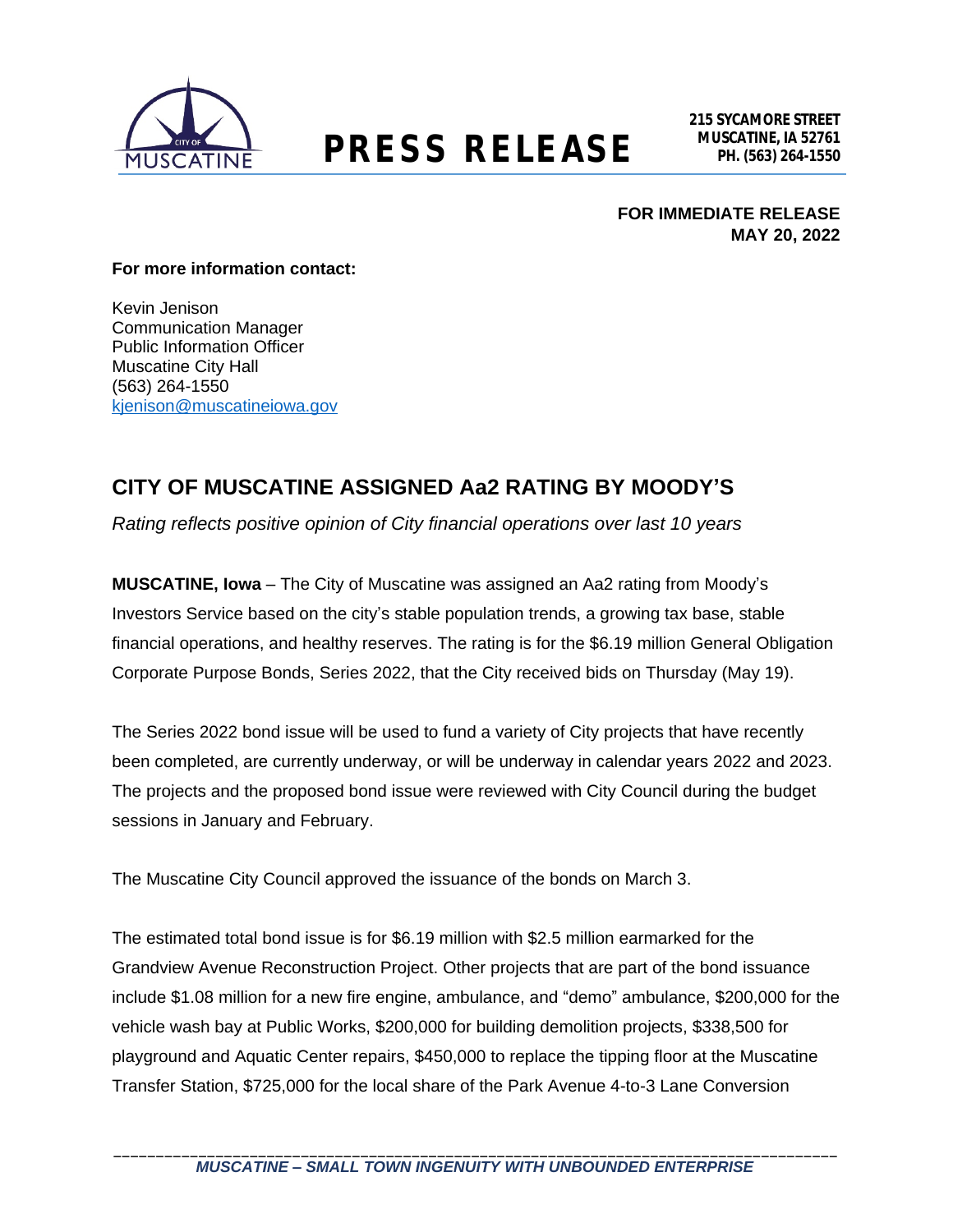

## **MUSCATINE, IA 52761 PRESS RELEASE PH. (563) 264-1550**

Project, \$195,000 for the local share of 2019 flood damages, and \$274,000 for deferred building maintenance projects.

Moody's Investors Service also maintained the Aa2 rating on the city's outstanding general obligation unlimited tax (GOULT) debt that will total approximately \$17 million.

Muscatine has had an Aa2 rating since 2010. Ratings of Aa1, Aa2, and Aa3 mean that the bonds are of high quality by all standards, but carry a slightly greater degree of long-term investment risk. The Aa2 rating is also just two steps away from the top rating of Aaa.

"This is very good news for a community of our size," Nancy Lueck, Finance Director for the City of Muscatine said. "We are one of the smallest in population in our group."

Governance factors are a key material consideration for the city according to Moody's Investors Services.

"The city's management team has kept balanced operations since fiscal 2009," the press release stated. "The city has a formal fund balance policy to maintain an unreserved fund balance of at least 16.7 percent of expenditures."

Significant economic activity that drives both expansion and diversification of the city's tax base and improvement in resident incomes are two of the areas that Moody's cited as factors that could lead to an upgrade in the bond rating along with a reduction in pension burden.

The expansion of existing industry and the addition of new businesses to the community are helping to achieve that goal, which will also help a second factor, an improved socioeconomic characteristic to the community. Moody's noted that the median income is lower than the state and national average but housing costs are also comparatively low.